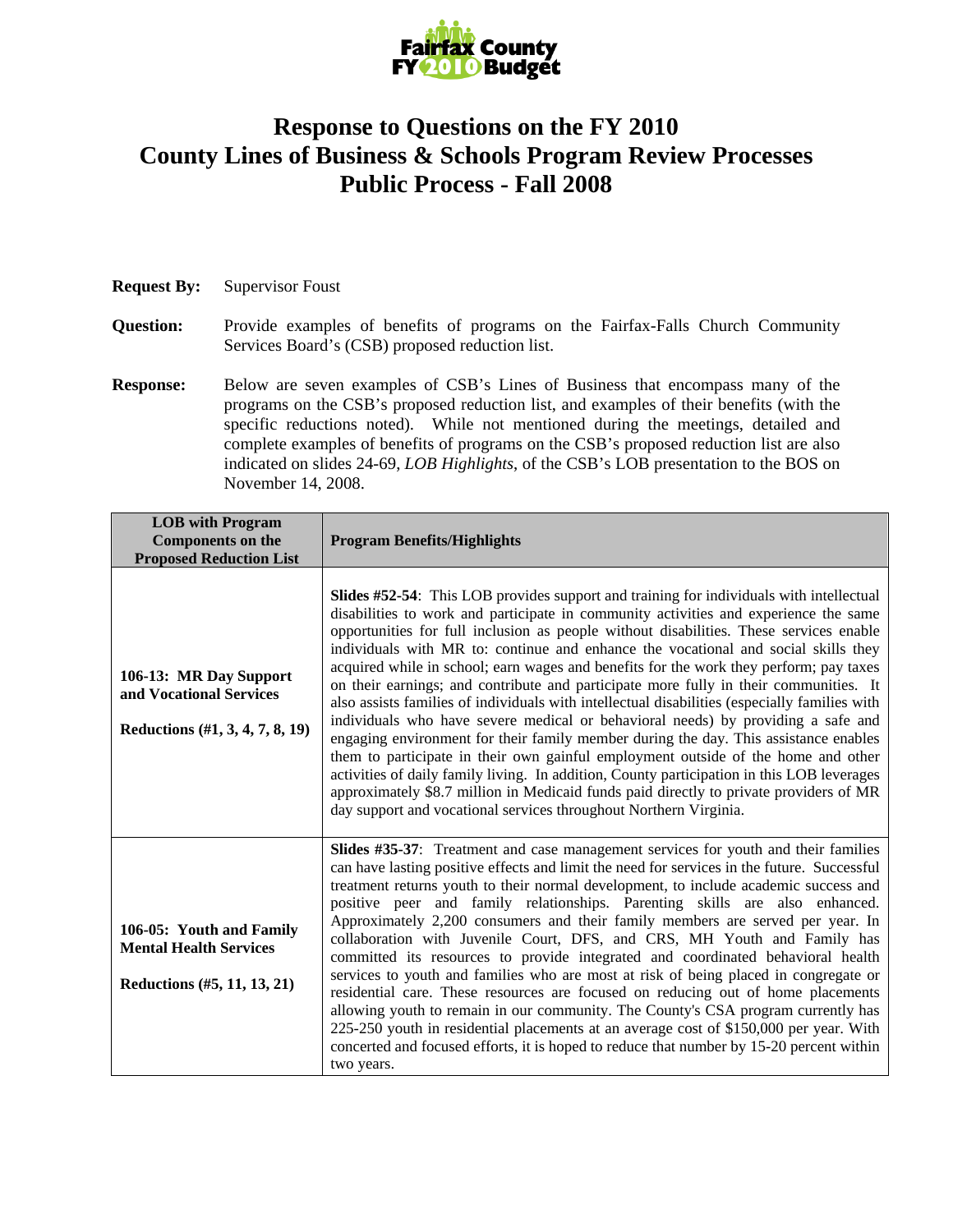| <b>LOB</b> with Program<br><b>Components on the</b><br><b>Proposed Reduction List</b>                         | <b>Program Benefits/Highlights</b>                                                                                                                                                                                                                                                                                                                                                                                                                                                                                                                                                                                                                                                                                                                                                                                                                                                                                                                                                                                                                                                                                                                                                                                         |
|---------------------------------------------------------------------------------------------------------------|----------------------------------------------------------------------------------------------------------------------------------------------------------------------------------------------------------------------------------------------------------------------------------------------------------------------------------------------------------------------------------------------------------------------------------------------------------------------------------------------------------------------------------------------------------------------------------------------------------------------------------------------------------------------------------------------------------------------------------------------------------------------------------------------------------------------------------------------------------------------------------------------------------------------------------------------------------------------------------------------------------------------------------------------------------------------------------------------------------------------------------------------------------------------------------------------------------------------------|
| 106-03: Mental Health<br><b>Adult and Family Services</b><br>Reductions (#2, 5, 6, 11, 13,<br>22, 23, 28      | <b>Slides #30-32</b> : These services have allowed for hospital diversion and step down to the<br>community through utilization of intensive community day support programs and<br>intensive case management, which decreases the length of inpatient stay. A cross-<br>system referral process allows for comprehensive review of day support and vocational<br>services to support rapid response and access to services. The Jail Diversion program<br>provides pre- and post-booking intensive case management services focused on<br>decreasing the number of mental health consumers that interface with the criminal<br>justice system. Discharge planning services are provided to the State and Private Bed<br>Purchase local hospitals to safely transition consumers to the community. These<br>services decrease psychiatric hospitalization and length of stay; support consumers in<br>maintaining housing; support consumers' efforts to pursue vocational goals; assist in<br>decreasing the cycle of criminal justice involvement; and help maintain consumer and<br>community safety.                                                                                                                    |
| 106-17: CSB Emergency,<br><b>Crisis and Detoxification</b><br><b>Services</b><br>Reductions (#10, 12, 16, 26) | <b>Slides #64-65</b> : These services provide a continuum of emergency mental health and<br>substance abuse services to: ensure short-term safety for both the individual and the<br>community; assess and stabilize crisis situations; and link individuals to services that<br>address ongoing needs. Individuals served present in acute mental health or substance<br>abuse crisis, including psychosis, intoxication, suicidality, aggression, and illness<br>impacting the individual's ability to care for himself. Individuals in acute crisis require<br>immediate intervention to protect life, health, and the community. These services<br>intervene to stabilize and acute situation, thus promoting individual and community<br>safety. Crisis and Detoxification services routinely work in partnership with other<br>emergency response agencies including Police, Sheriff, Courts, and Magistrates to<br>intervene and stabilize high risk emergency situations.                                                                                                                                                                                                                                          |
| 106-06: ADS Adult<br><b>Outpatient Treatment</b><br><b>Services</b><br>Reductions $(\#9, 17)$                 | <b>Slides #38-39:</b> Treating individuals with a brief history of substance abuse is both<br>effective and cost-effective in reducing not only alcohol and other drug consumption,<br>but also the associated health and social consequences—and criminality, while<br>enhancing health and productivity. This LOB provides cost-effective and accessible<br>substance abuse and co-occurring (SA/MH) treatment services in the community. It<br>allows individuals to maintain employment, housing and family stability. Individuals<br>accessing services are at high-risk of relapse and/or return to criminal behavior. Most of<br>the individuals served are court referred and/or in crisis (i.e., at risk to themselves, their<br>family members, and/or the public). This treatment opportunity often prevents the need<br>for more expensive residential treatment, and decreases the utilization of jail and<br>hospital beds. Approximately 65 percent of consumers complete outpatient treatment.<br>In FY 2008, 1,605 individuals received services, 93 percent of consumers were satisfied<br>with services, and 83 percent achieved improvement in employment/school status after<br>30 days of treatment. |